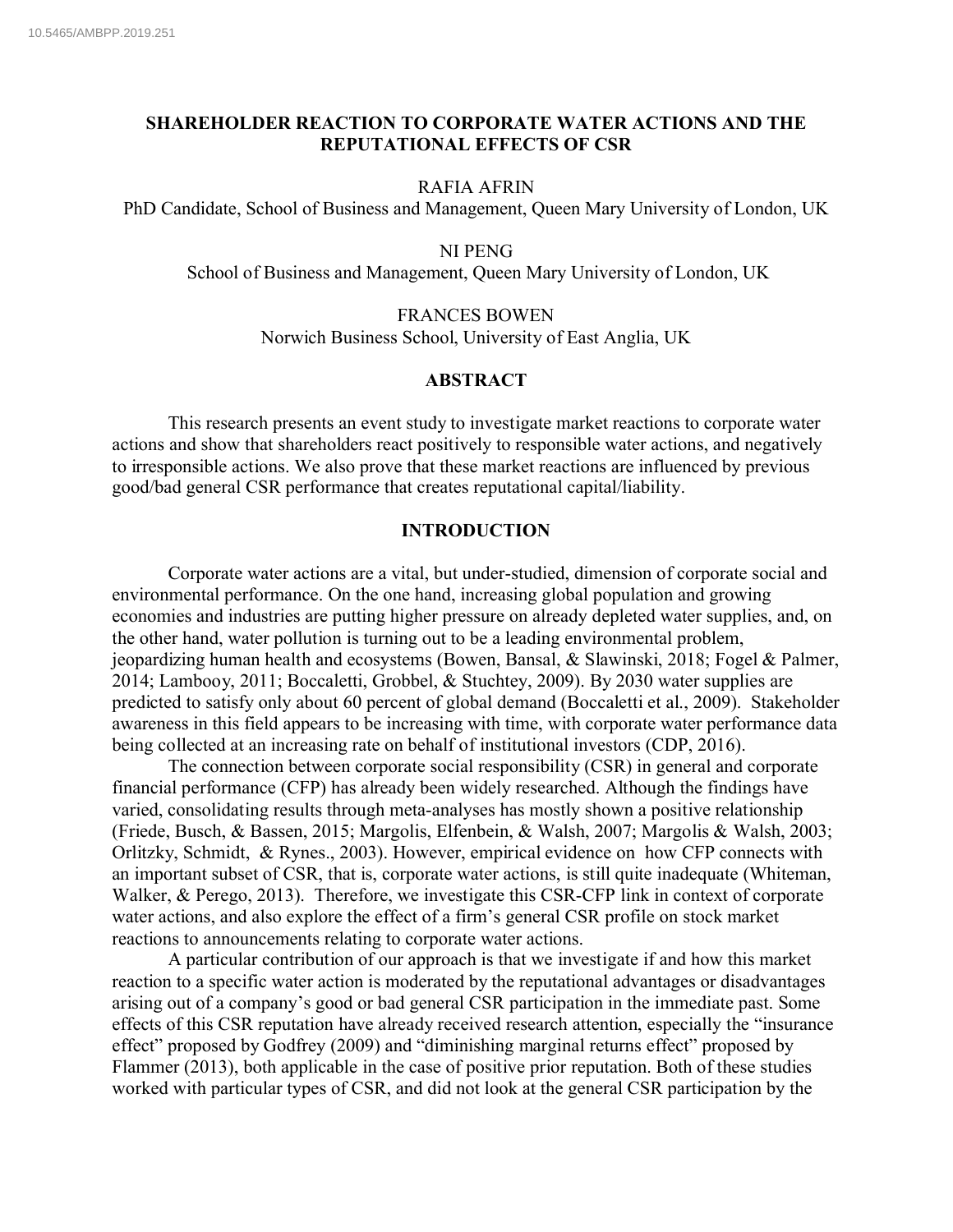firm as a composite construct. In our study we look at this composite CSR participation and complete the grid of effects, highlighting the notion that a firm participating in good and/or bad CSR actions might experience positive and/or negative reputation as a result, and these may coexist given the fact that the firm may have good actions and reputation in some CSR areas and bad in others. We term these reputational effects as reputational capital and reputational liability, and propose a two-by-two matrix relating these to abnormal stock returns from positive and negative water actions by firms, as shown in Table 1.

### **INVESTOR REACTION TO CORPORATE WATER ACTIONS**

A good number of CSR theorists(Hart, 1995; Jones, 1995; Bansal & Roth, 2000; Benabou & Tirole, 2010) have argued that CSR creates important competitive advantages that can lead to increase in the profit potential of corporations and/or reduction of corporate risk (Peloza, 2006; Vilanova, Lozano, & Arinas, 2009). Water actions in particular have been identified to be directly associated with business risk and crisis (Makower, 2013; Howell, 2013; Burton 2010). KPMG (2012) identified water scarcity as one of the 10 sustainability mega forces, with "water shortages, decline in water quality, water price volatility, and reputational impacts" being the main challenges for business organizations. Adriaens (2012) and Burritt, Christ, & Omori (2016) noted this water risk can have serious impacts on corporate growth, market valuation, corporate creditworthiness, and bond rating.

While failure to perform satisfactorily across water parameters might expose organizations to these threat factors, responsible water stewardship might help organizations to turn the same factors into opportunities (Burritt et al., 2016; Jones, Hillier, & Comfort, 2015). Just like any other branch of CSR, water can be an important area where shareholders and other stakeholders expect and reward responsible actions by business organizations and penalize irresponsible actions, in accordance with the enlightened stakeholder theory of CSR (Jensen, 2002). Prior research has shown that a number of stakeholders - including suppliers, investors, rating agencies, creditors, customers, communities, government, regulatory agencies, and NGOs, have started to take interest in water related actions and disclosure by firms (Burritt et al., 2016).

The opportunities associated with water can be expected to reflect positively and threats negatively, in the financial performance of organizations, by enhancing or mitigating return potential and risk factors (Oikonomou, Brooks, & Pavelin, 2012; Aguinis & Glavas, 2012). A few studies have already investigated the market reaction to CSR events and shown that investors react immediately to the release of new information (Hamilton, 1995; Konar & Cohen, 1997; Flammer, 2013; Kruger 2015). However, no such study has been conducted in the context of water. We therefore propose the following hypotheses:

*Hypothesis 1 (a): Shareholders react positively to the announcement of a responsible (positive) water action.*

*Hypothesis 1 (b): Shareholders react negatively to the announcement of an irresponsible (negative) water action.*

## **CSR AS REPUTATIONAL CAPITAL AND LIABILITY**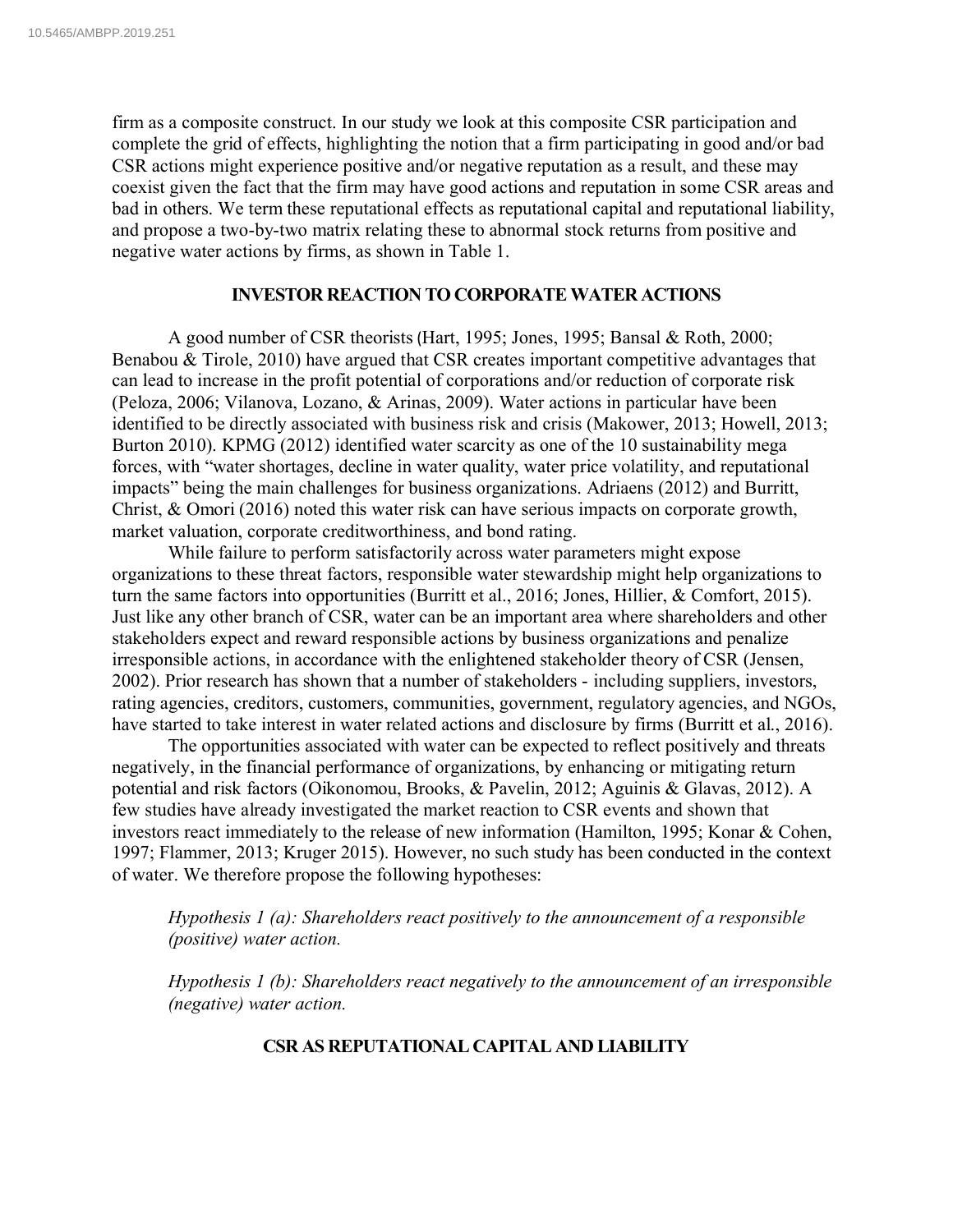Past research has shown that CSR can create competitive advantage, just like any other tangible or intangible assets/resources owned by the firm (Branco & Rodrigues, 2006; Simon, 1995). Though the company receives no explicit tangible exchange value against it, CSR can emerge as a strategic asset in the form of "reputational capital" (Fombrun, Gardberg, & Sever, 2000) or "moral capital" (Godfrey, 2005). In this study, we take this idea forward and propose, just as a previous stock of good CSR performance can be a strategic asset, a previous stock of bad CSR performance can be a strategic liability and create negative moral or reputational capital. We therefore test whether previous CSR reputational capital or reputational liability affects stock market reactions to subsequent responsible or irresponsible corporate water actions.

### **Effects of CSR reputational capital and reputational liability for positive water actions**

For companies that have already invested heavily in CSR and are enjoying high CSR reputational capital, we propose the marginal return from one additional CSR activity can be expected to keep decreasing after a point (top left quadrant of Table 1). Flammer (2013) provides evidence on diminishing marginal returns for environmental CSR. We extend the same notion to the reputational capital created by overall CSR participation and test whether the effect holds even when we look at a niche subset of CSR like water. We therefore, hypothesize:

*Hypothesis 2: Shareholders react less positively to a positive water action for a firm with higher CSR reputational capital than for a firm with lower CSR reputational capital.*

For companies that have previously engaged in negative CSR action/s and are facing high CSR reputational liability, the firm would have a direct impetus to change its corporate behavior in the immediate future, and shareholders would value and encourage that action more than if it seemed to have come out of nowhere (bottom left quadrant of Table 1). Kruger (2015) described this as "offsetting effect", based on which we propose:

*Hypothesis 3: Shareholders react more positively to a positive water action for a firm with higher CSR reputational liability than for a firm with lower CSR reputational liability.* 

### **Effects of CSR reputational capital and reputational liability for negative water actions**

The reputational capital of previous good CSR performance can be expected to provide mitigating or hedging benefits against negative market reactions in case of a subsequent negative CSR action by a firm (top right quadrant of Table 1). This "insurance effect" (Shiu & Yang, 2015; Godfrey, 2009) created through the moral capital or goodwill of CSR helps the shareholders assess a subsequent negative action less severely:

*Hypothesis 4: Shareholders react less negatively to a negative water action for a firm with higher CSR reputational capital than for a firm with lower CSR reputational capital.*

We extend the same argument to claim that CSR reputational liability creates negative goodwill and additional risk factors for investors. This may lead to more severe or more negatively biased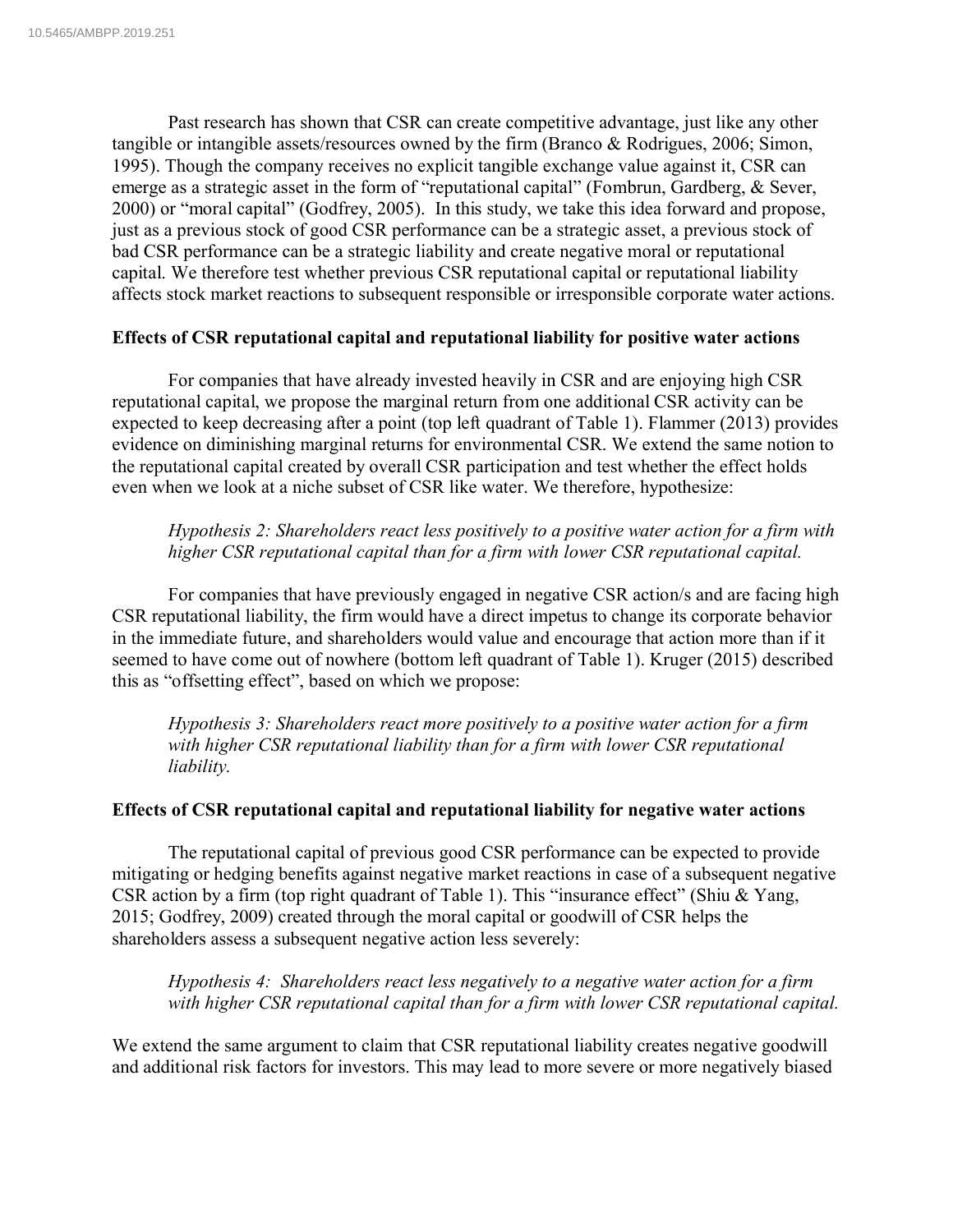assessments of the firm when it gets involved in one additional negative action (bottom right quadrant of Table 1), and warrant more negative shareholder reaction:

*Hypothesis 5: Shareholders react more negatively to a negative water action for a firm with higher CSR reputational liability than for a firm with lower CSR reputational liability.*

### **DATA ANALYSIS AND RESULTS**

To test our hypotheses, we manually collected news articles published in *The Wall Street Journal* and *The Financial Times*, featuring positive and negative water actions by firms, to construct a water event sample for S&P 500 firms (as in 2017) from 2005 to June 2017. We used standard event study methodology to calculate the cumulative abnormal returns (CAR) to the firm around its water event date. We used KLD ESG data from MSCI to measure CSR performance, as a proxy for the CSR reputational capital and CSR reputational liability of the firm. To test for the effect of prior CSR reputation, we regressed water event CARs to the firm on its CSR reputational capital and CSR reputational liability, controlling for year and industry effect and a set of firm-level characteristics.

Our results show that the mean CAR is positive for positive events and negative for negative events (significant at a 1% level), over different CAR windows, validating that there is a significant positive market reaction following a responsible water event and significant negative market reaction following an irresponsible water event. Our empirical analysis also provides significant evidence in favor of all four effects in our proposed matrix: diminishing marginal returns, offsetting effect, insurance effect, and punitive effect. In the case of positive water events, CSR reputational capital was found to share a negative relationship with stock market price reaction and CSR reputational liability was found to share a positive relationship with stock market price reaction. That is, high reputational capital attracted lower positive CAR than low reputational capital (diminishing marginal returns), and high reputational liability fetched higher positive CAR than low reputational liability (offsetting effects). Coming to negative water events, firms with high CSR reputational capital received strong insurance benefits as their fall in share price was much less than that for firms with low reputational capital. And finally, firms with high burden of reputational liability were penalized more heavily by the stock market than those with low reputational liability, highlighting the demerits of having previous CSR concerns.

Our results are robust over different CAR calculation windows and CAR calculation methods, and also over alternative calculation for CSR reputational capital and liability, adjusting KLD data in a meaningful way.

### **CONCLUSION**

This study not only establishes the strategic and financial importance and stock market pay offs for corporate water actions, but also provides evidence that CSR in general can be an important strategic asset that can work as both reputational capital and reputational liability. This CSR reputation has strong effects that can influence market reactions when firms undertake subsequent positive or negative CSR actions, even in a niche field like water. Our analysis is useful to future researchers, providing new directions and focus for the study of corporate water actions. Also, our findings should help to convince all direct and indirect stakeholders of the